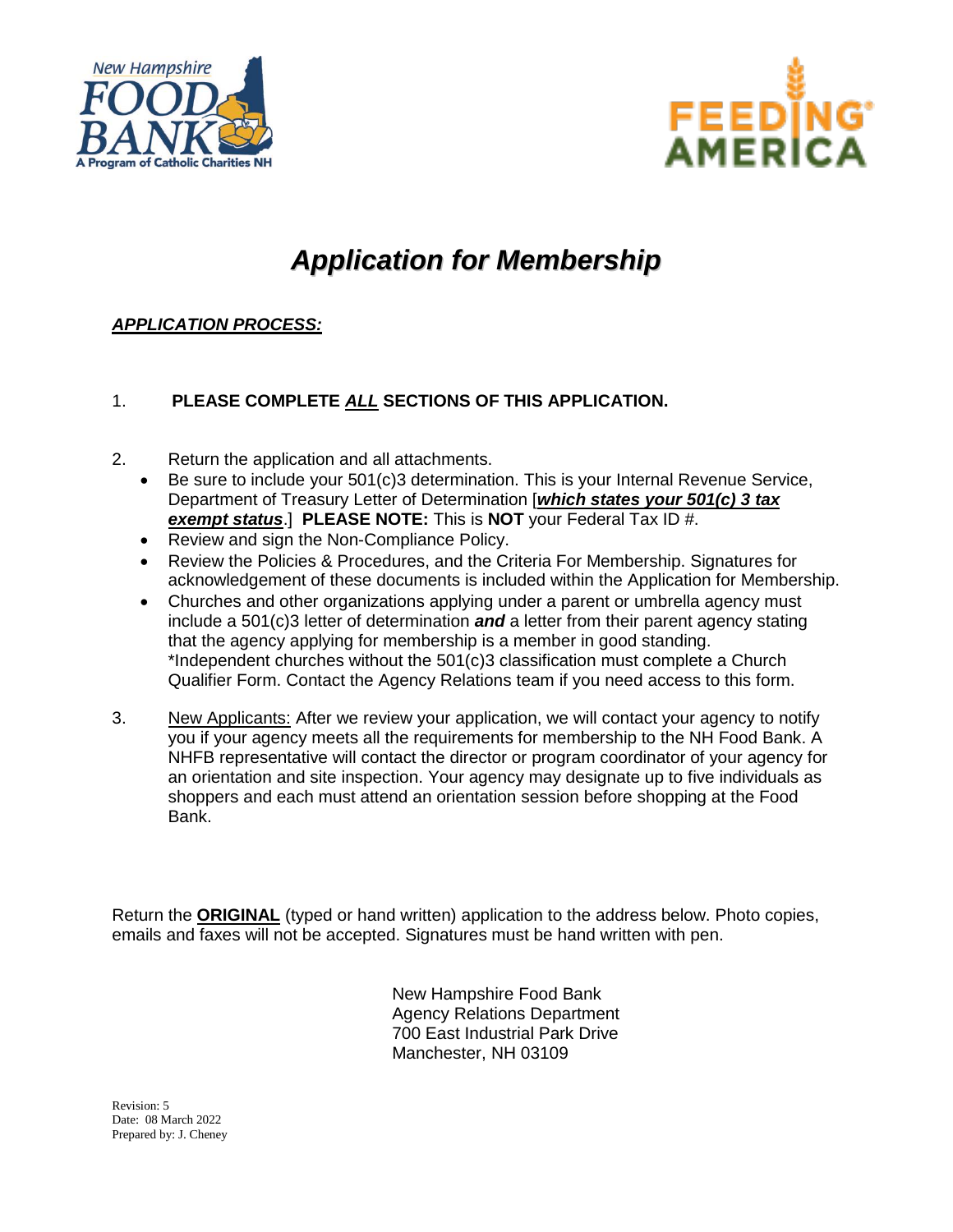| <b>Section I.</b>                                                                                                                                                                                                                         | <b>New Hampshire</b> |
|-------------------------------------------------------------------------------------------------------------------------------------------------------------------------------------------------------------------------------------------|----------------------|
| <b>GENERAL INFORMATION:</b>                                                                                                                                                                                                               |                      |
| Please fill out entire section (print or type all information).                                                                                                                                                                           |                      |
| <b>Application Renewal:</b><br>New Applicant:                                                                                                                                                                                             |                      |
| Are you a non-profit organization with federal tax-exempt status under the 501(c)3 code?<br>$\Box$ Yes (Your 501(c)3 determination letter should be included with this application.) $\Box$ No                                            |                      |
| <b>Section II.</b>                                                                                                                                                                                                                        |                      |
|                                                                                                                                                                                                                                           |                      |
|                                                                                                                                                                                                                                           |                      |
|                                                                                                                                                                                                                                           |                      |
|                                                                                                                                                                                                                                           |                      |
|                                                                                                                                                                                                                                           |                      |
|                                                                                                                                                                                                                                           |                      |
|                                                                                                                                                                                                                                           |                      |
|                                                                                                                                                                                                                                           |                      |
|                                                                                                                                                                                                                                           |                      |
| Name of Person responsible for Accounts Payable: \\connection materials response to Person responsible for Accounts Payable:                                                                                                              |                      |
| Address:<br>the control of the control of the control of the control of the control of the control of the control of the control of the control of the control of the control of the control of the control of the control of the control |                      |
|                                                                                                                                                                                                                                           |                      |
| <b>Section III.</b>                                                                                                                                                                                                                       |                      |
| IRS 501(c)3 Employer Identification Number (EID): Manual Communication of the S01(c)3 Employer Identification Number (EID):                                                                                                               |                      |
|                                                                                                                                                                                                                                           |                      |
| Is this 501(c)3 for your specific Agency(location) or part of a larger Organization?                                                                                                                                                      |                      |
| If it is not your own, you must include a letter from that organization approving use of their status.                                                                                                                                    |                      |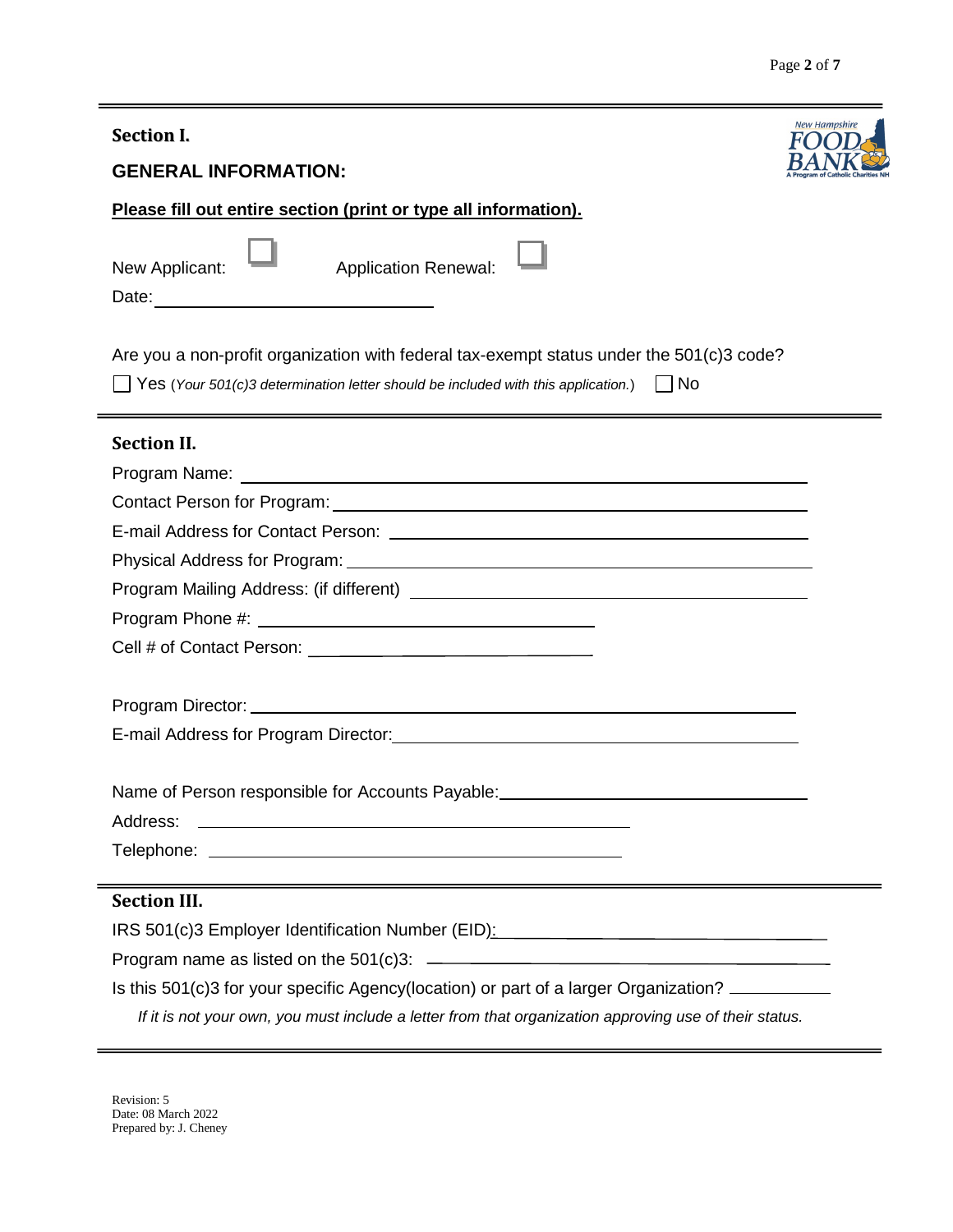| <b>Section IV.</b>                                                                                                                                                                                                             |                      |                     |                           |                                                                                                  |
|--------------------------------------------------------------------------------------------------------------------------------------------------------------------------------------------------------------------------------|----------------------|---------------------|---------------------------|--------------------------------------------------------------------------------------------------|
| as a reference for your program (this is required of all agencies):<br>(This reference cannot be from within your organization or located at your same address.)                                                               |                      |                     |                           | Please provide the name of one social service, non-profit, or church in your area that can serve |
|                                                                                                                                                                                                                                |                      |                     |                           |                                                                                                  |
|                                                                                                                                                                                                                                |                      |                     |                           |                                                                                                  |
|                                                                                                                                                                                                                                |                      |                     |                           |                                                                                                  |
| Contact Person: Note and the set of the set of the set of the set of the set of the set of the set of the set of the set of the set of the set of the set of the set of the set of the set of the set of the set of the set of |                      |                     |                           |                                                                                                  |
| <b>Section V.</b>                                                                                                                                                                                                              |                      |                     |                           |                                                                                                  |
| used at your facility.                                                                                                                                                                                                         |                      |                     |                           | Briefly describe your program or services, and how the food acquired from the NHFB will be       |
|                                                                                                                                                                                                                                |                      |                     |                           |                                                                                                  |
|                                                                                                                                                                                                                                |                      |                     |                           |                                                                                                  |
|                                                                                                                                                                                                                                |                      |                     |                           |                                                                                                  |
|                                                                                                                                                                                                                                |                      |                     |                           |                                                                                                  |
|                                                                                                                                                                                                                                |                      |                     |                           |                                                                                                  |
| <b>Section VI.</b>                                                                                                                                                                                                             |                      |                     |                           |                                                                                                  |
| How often do you plan to utilize the New Hampshire Food Bank?                                                                                                                                                                  |                      |                     |                           |                                                                                                  |
| $\Box$ weekly                                                                                                                                                                                                                  |                      | bi-weekly           | monthly                   | other (comment)                                                                                  |
|                                                                                                                                                                                                                                |                      |                     |                           |                                                                                                  |
|                                                                                                                                                                                                                                |                      |                     |                           | For agencies located outside a 50-mile radius of the NH Food Bank, delivery to centralized sites |
|                                                                                                                                                                                                                                |                      |                     |                           | is available. *Delivery charge of \$0.05 per pound will be added to your agency invoice.         |
| <b>Section VII.</b>                                                                                                                                                                                                            |                      |                     |                           |                                                                                                  |
|                                                                                                                                                                                                                                |                      |                     |                           |                                                                                                  |
| Type of Program (a separate application <i>must</i> be completed for each program):                                                                                                                                            |                      |                     |                           |                                                                                                  |
| Food Pantry $\Box$                                                                                                                                                                                                             | Shelter $\Box$       | Senior Program [    |                           | Group Home/Residential                                                                           |
| Seasonal $\Box$                                                                                                                                                                                                                | School Pantry $\Box$ | Soup Kitchen $\Box$ | Children's Program $\Box$ | Other $\Box$                                                                                     |

**Food Pantries & Soup Kitchens only**: As a partner agency with the NH Food Bank, your program will be listed on the NH Food Bank website for public viewing access.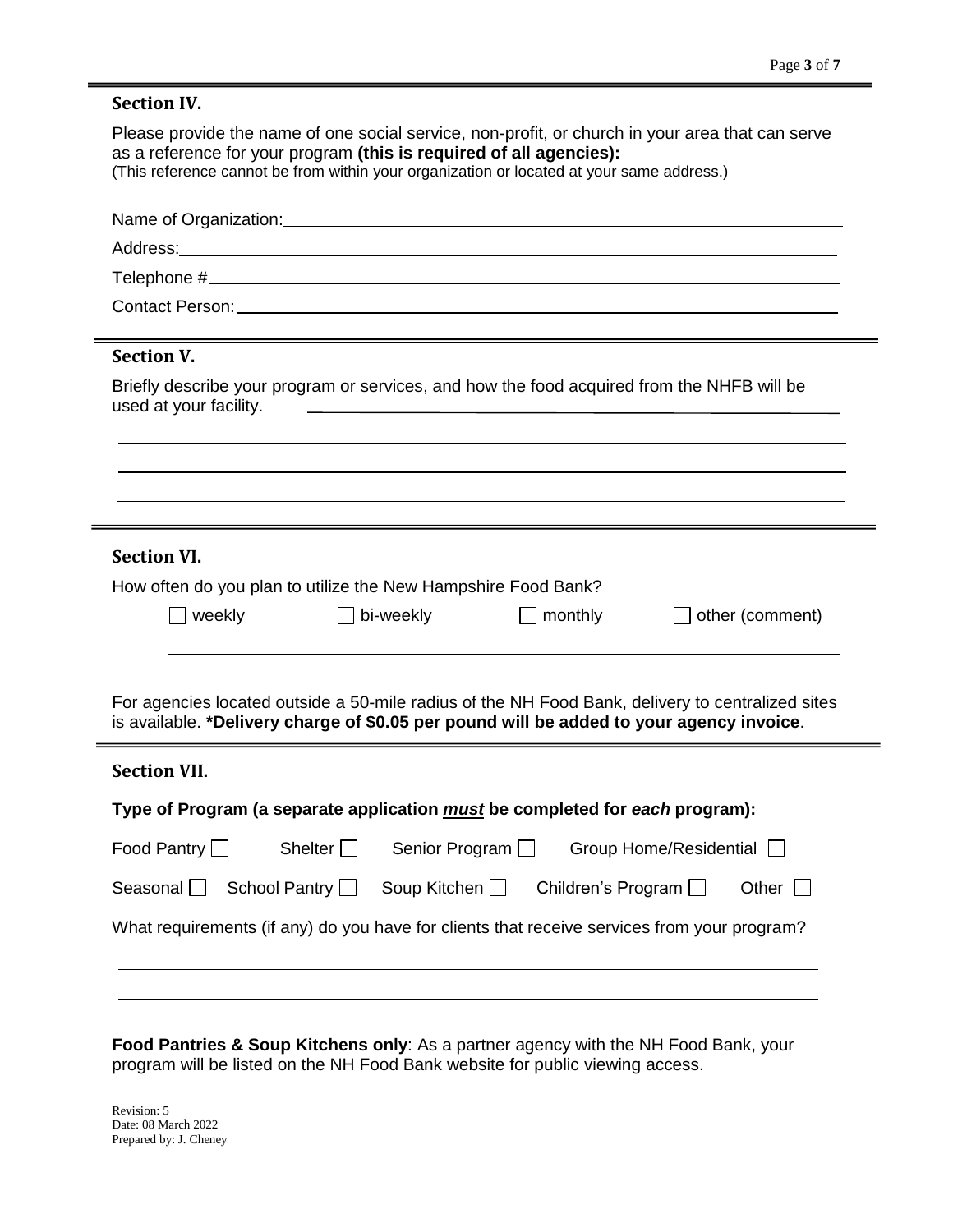### **Section VIII.**

### **Hours of Distribution**:

This program is open 24 hours a day. *(You may skip the rest of section VIII.)*

### **Please list your hours if not open 24 hours a day:**

| Saturday:_________________________ |
|------------------------------------|
|                                    |

Food Pantries: Are you on-call for emergency assistance outside of distribution hours?

Food Pantries: Do you offer delivery services for homebound clients?

### **Section IX.**

| Printed name of person filling out this application: ___________________________ |                       |
|----------------------------------------------------------------------------------|-----------------------|
| Signature:                                                                       | (pen signatures only) |
| Position:                                                                        |                       |
| Date:                                                                            |                       |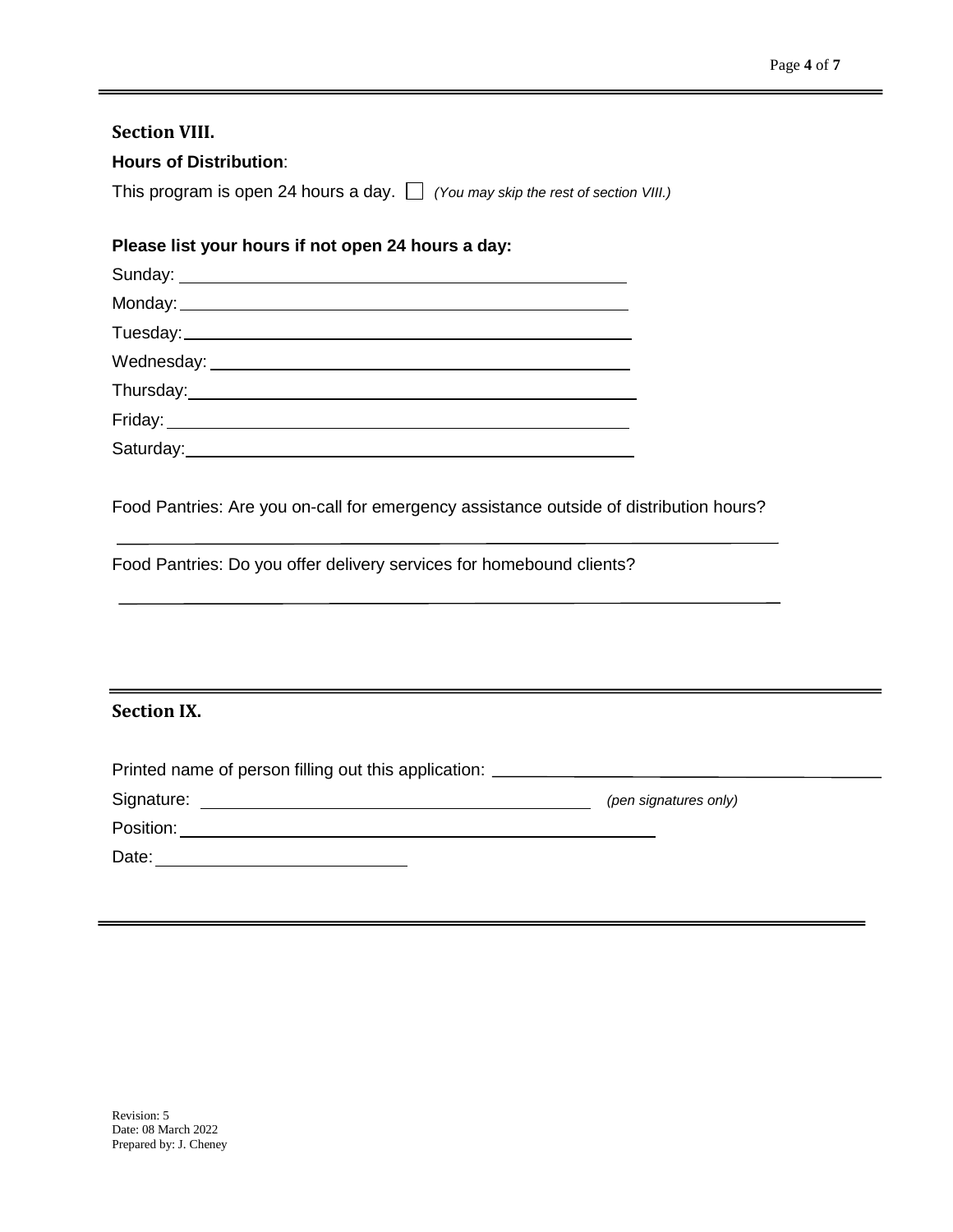# **Agency Agreement**

I have read and understand the stipulations set forth in the NH Food Bank in the **"**CRITERIA FOR MEMBERSHIP" and the *"*POLICIES AND PROCEDURESFOR AGENCY RELATIONS ISSUES". *I agree to abide by them.*

I affirm that these guidelines will be posted in a conspicuous place so that all persons affiliated with this program, staff and volunteers, will be aware of the policies, procedures and guidelines.

| Agency name:<br><u> 1989 - John Stone, amerikansk politiker (* 1989)</u>                                                                                                                                                       |                       |
|--------------------------------------------------------------------------------------------------------------------------------------------------------------------------------------------------------------------------------|-----------------------|
| Printed name: Note and the set of the set of the set of the set of the set of the set of the set of the set of the set of the set of the set of the set of the set of the set of the set of the set of the set of the set of t |                       |
| Signature:                                                                                                                                                                                                                     | (pen signatures only) |
| Position: <b>Example 2019</b>                                                                                                                                                                                                  |                       |
| Date:                                                                                                                                                                                                                          |                       |

## **Signing this agreement constitutes a legal and binding contract between the NH Food Bank and your organization.**

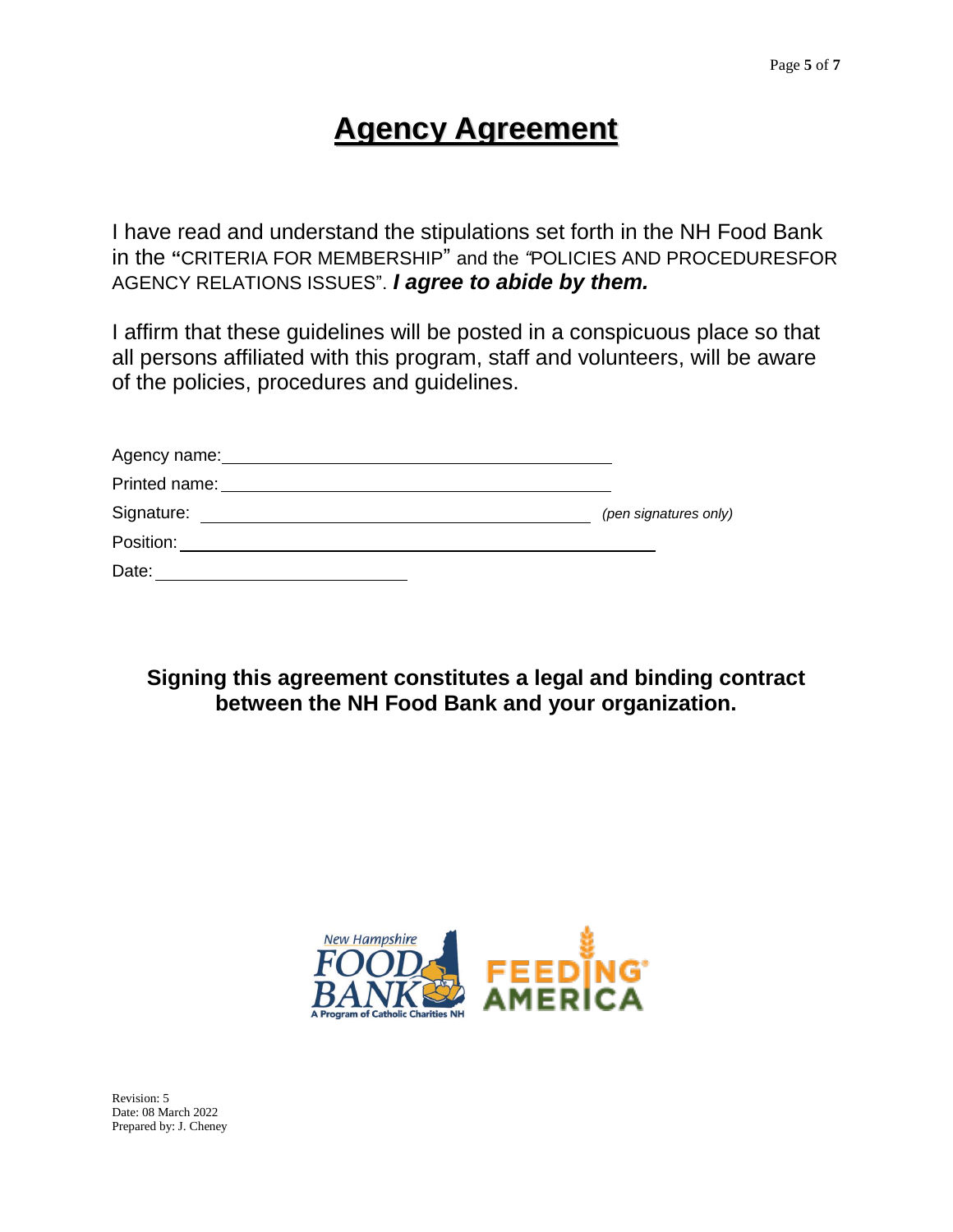### **Basic Agreement**

The New Hampshire Food Bank (NHFB) and have reached a Basic Agreement. This agreement provides for and sets the conditions by which the NHFB agrees to provide donated, purchased, and prepared food to non-profit agencies who in turn use these foods in programs that provide nutrition and assistance to families, infants, children, and the elderly.

### **USES AND LIABILITY**

### THE AGENCY AGREES THAT:

- Donated products will not be transferred and/or exchanged for money or services of any kind; (IRS 170 (e) (3) of the tax reform act of 1976). This includes soliciting financial donations;
- Donated products will be used only in a manner related to the exempt purposes of the organization;
- They are willing to adhere to additional donor stipulations;
- Food will be accepted in "as is" condition and will be stored properly only at the address given on the membership application;
- They will not refer to their agency or program as a Food Bank on its letterhead, signage, brochures or materials of any type;
- The original donor, Feeding America and the NHFB, a program of Catholic Charities NH, are released from any liability resulting from the condition of donated goods;
- The NHFB is held harmless from any claims or obligations in regard to the Agency or the donated good and offer no express warranties in relation to the gift of goods;
- They will not engage in discrimination, in the provision of service, against any person because of race, color, citizenship, religion, sex, national origin, ancestry, age, marital status, disability, sexual orientation including gender identity, unfavorable discharge from the military or status as a protected veteran.
- Quarterly Service Reports will be completed and submitted to the NH Food Bank using the online form provided by the Food Bank within one month of each quarter-end. These statistics are used in assessing the growing number of NH residents who are hungry and in need.
- If they are participating in the Fresh Rescue Program, they will submit a signed contract and submit timely reports to NH Food Bank by the 15<sup>th</sup> of each month.

The NHFB requests that all such contributions be made by agency check only (no cash) *within 30 days. Delinquency in reimbursement of payments will result in suspension of shopping privileges or inactivation of membership.*

### **CONDITIONS AND STIPULATIONS**

The NHFB reserves the right to make any necessary changes to membership and contracts as needed, as well as to limit the amount of food taken by the member agency as consequence for delinquent reporting and payments. Both parties enter into this agreement voluntarily. Either party may terminate the agreement simply by notifying the other party in writing.

Agency name: **Agency name:** Agency name: **Agency name: Agency name: Agency name: Agency name: Agency name: Agency name: Agency name: Agency name: Agency name: Agency name: Agency name: Agency name:**

Printed name: We have a state of the state of the state of the state of the state of the state of the state of the state of the state of the state of the state of the state of the state of the state of the state of the sta

Signature: *(pen signatures only)*

Position: **Example 2018** 

Date: